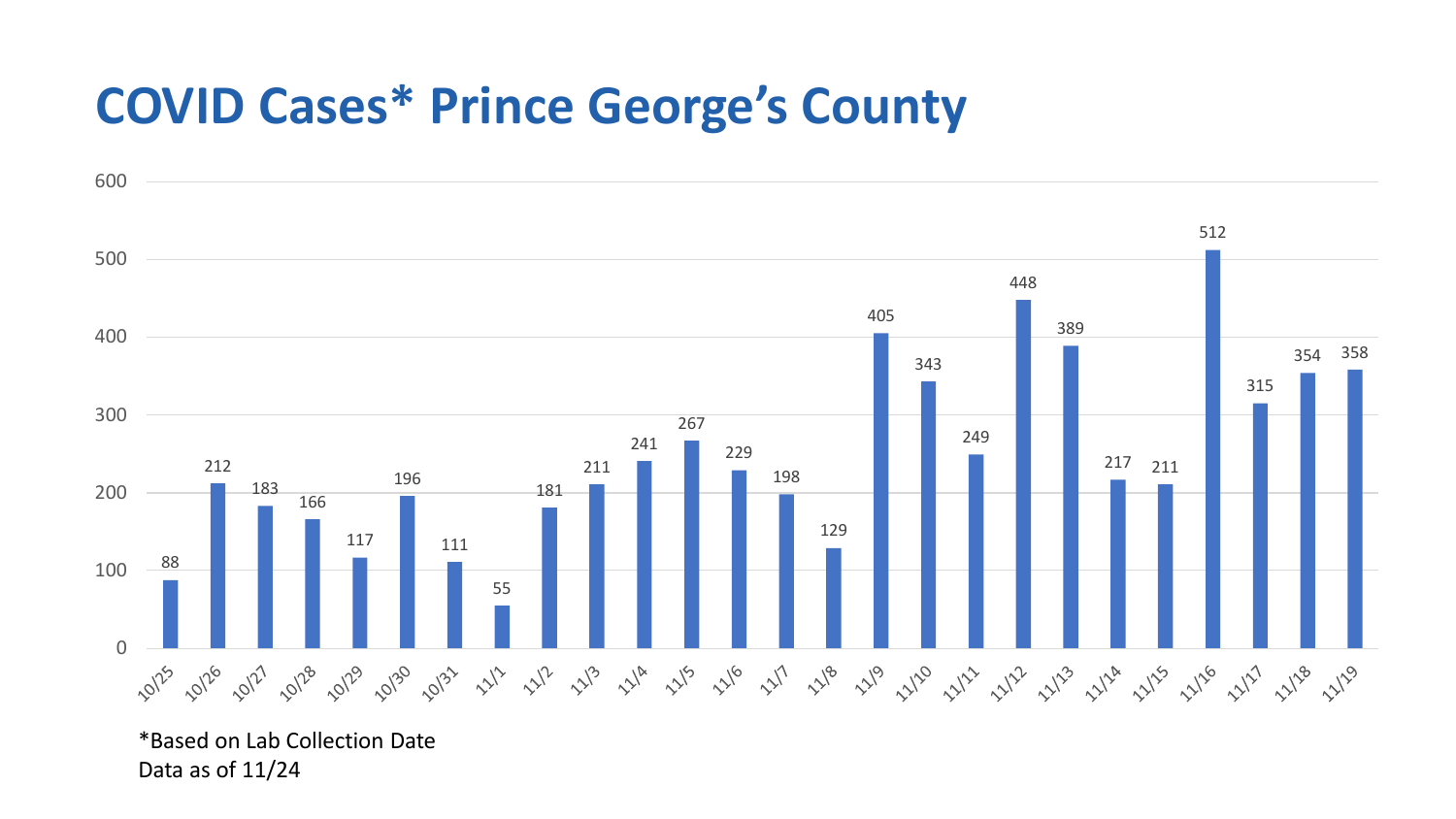## **COVID Average Daily Case Rate\* (last 14 days)**

**Prince George's County Average New Cases per 100,000 population**



\*Based on Lab Collection Date Data as of 11/24